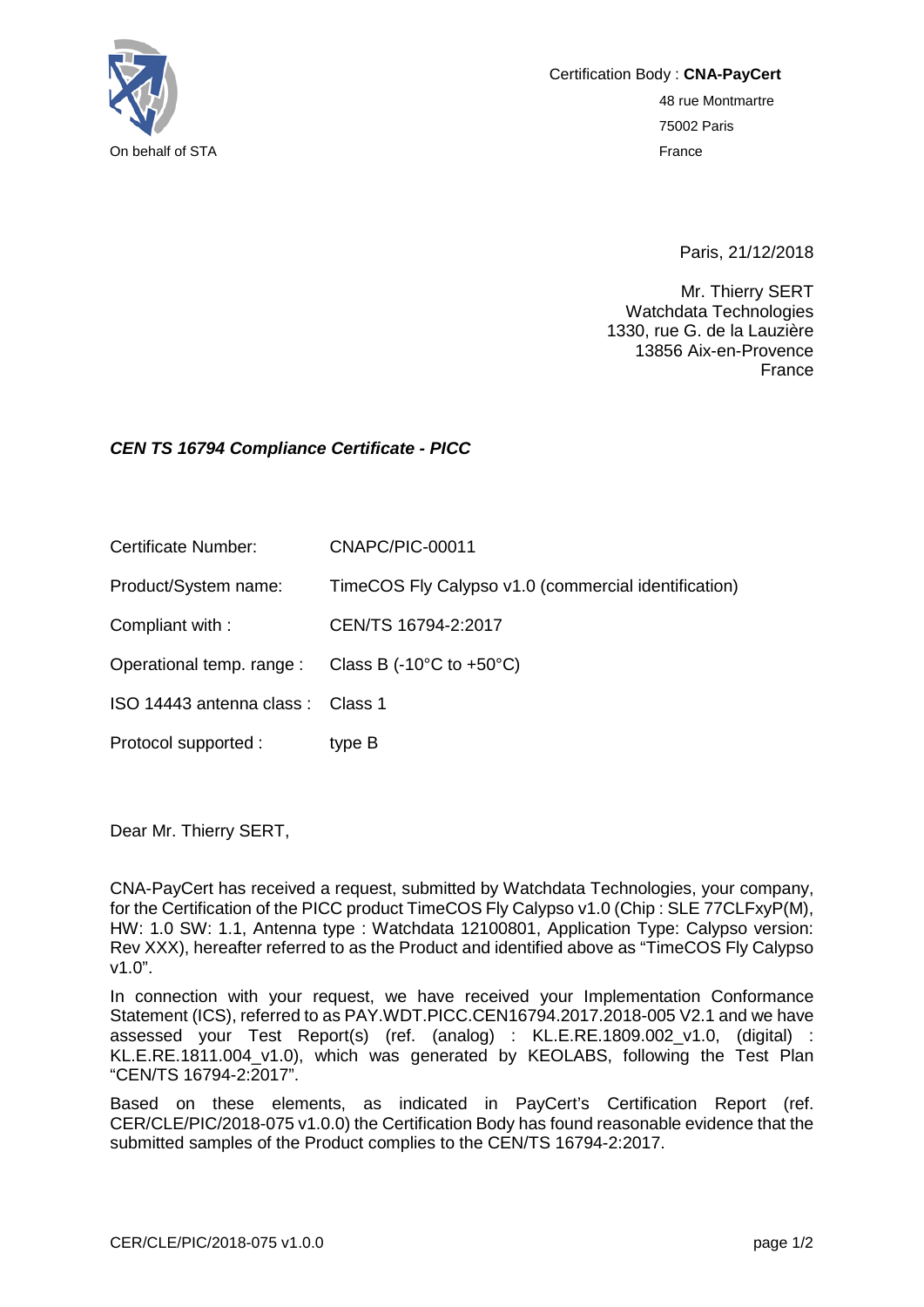

Certification Body : **CNA-PayCert** 48 rue Montmartre 75002 Paris

The Certification Body hereby grants the Product Certification of compliance with the requirements stated by the CEN/TS 16794-2:2017 standard and will include your Product in the certified products list, published on CNA-PayCert website (http://cna-paycertcertification.com).

Please note that the present Certification is subject to the following terms and conditions as listed hereafter :

i) The present Certification is granted on the basis of the Smart Ticketing Alliance Certification Policy and therefore is valid as of today and will expire on the 21/12/2025.

ii) If the Product is changed, Watchdata Technologies must notify the Certification Body of this fact in writing. Any change in the Product that may generate a different behaviour with respect to the CEN/TS 16794-2:2017 standard or a difference in the Product Implementation Conformance Statement will be considered a major modification subject to a new evaluation in order to maintain the present Certification.

iii) The present Certification granted to Watchdata Technologies for the above referenced Product is non-transferable to any other vendor.

The Certification Body has the right to terminate or revoke the Certification should any of the aformentionned terms and conditions be not respected.

# Ludovic VERECQU O=PayCert, ou=General E

Signature numérique de Signature numérique DN : cn=Ludovic VERECQUE, Manager, email=ludovicverecque@paycert.eu, c=FR Date : 2019.01.04 14:29:04 +01'00'

Name: Ludovic VERECQUE

Title: General Manager